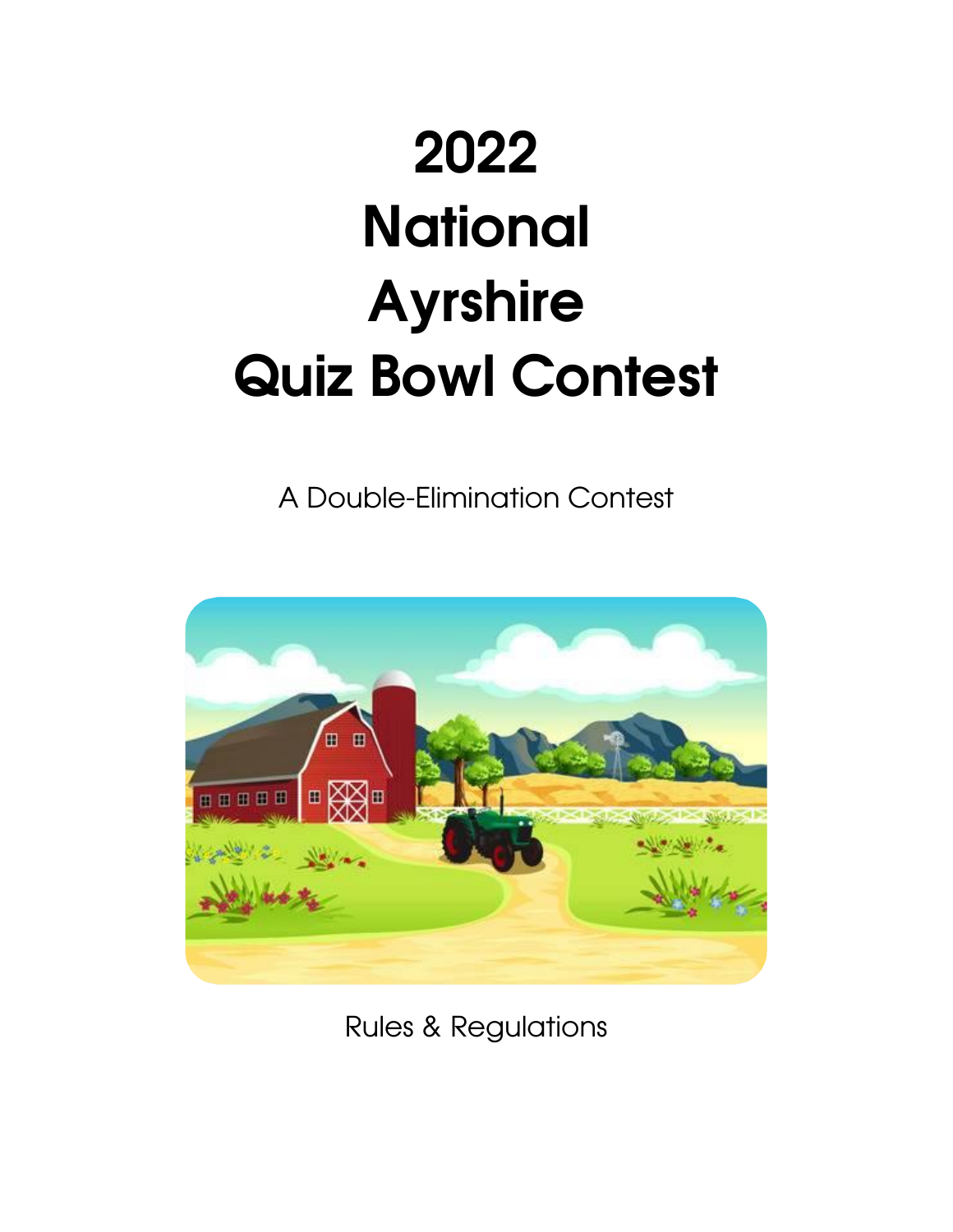## Managed by the Holstein Foundation

Quiz Bowl is a contest where teams of three (3) or four (4) members compete against each other in a series of pre-constructed rounds. Team consisting of three members will not be at a point disadvantage. Competition points are awarded for correctly answering questions about the dairy industry and other related areas.

## TEAM ELIGIBILITY:

1. Each team shall be comprised of three (3) or four (4) individuals meeting the specified age requirements as follows:

> Junior Division: Ages 9 - 15 as of January 1st of the year competing. Senior Division: Ages 16 - 21 as of January 1st of the year competing.

- 2. Each team shall designate one member to serve as team captain. Team captains are to be seated in the second chair from the timekeeper to encourage continuity between teams and to allow all team members to more easily discuss during team-oriented questions.
- 3. Junior-aged team members may compete on a senior team but may only compete on one team.
- 4. Entry forms must be postmarked by June 1st.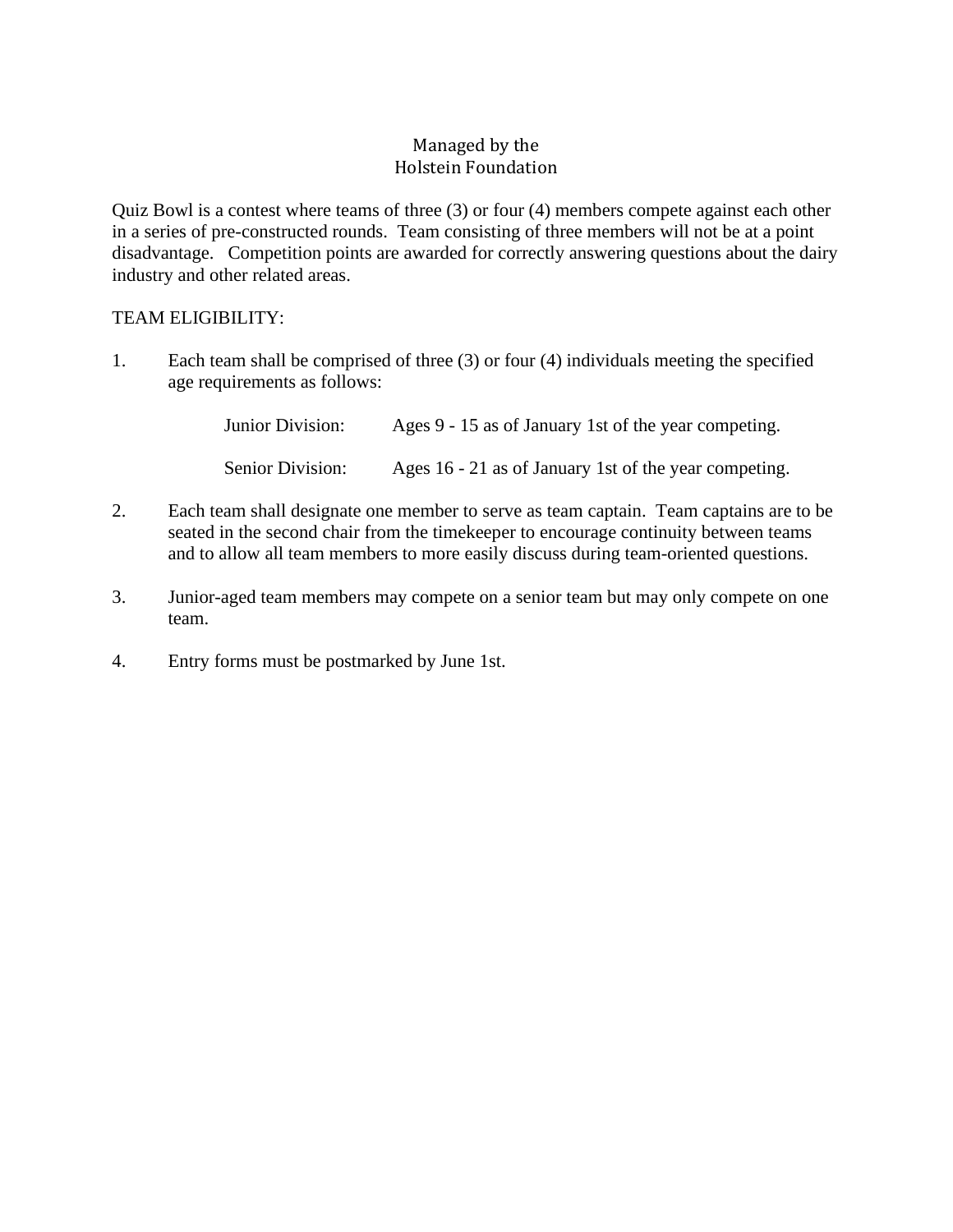## CONTEST CONDUCT:

- 1. Teams will compete in a series of one-on-one elimination contests until the top team has been chosen in each division.
- 2. Teams will be assigned the first round of competition before the contest officially begins by having each of the team members take a twenty-five (25) question placement test used for round robin seeding. Scores will not carry over to the team competition. Teams must be established prior to the written test. Once the test is administered there will be no changes in the members of each team.
- 3. Some teams may receive a "BYE" as part of the assignment process if there is an odd number of teams.
- 4. The competition will be a double-elimination contest. A second loss eliminates a team from continuing competition.
- 5. Competition between teams will take place in two phases.
- 6. The winning team will be determined by the highest scores from phase A and B. In the event of a tie, the two teams will be asked an additional five (5) Phase B questions. There will be no bonus questions.
- 7. Anybody writing down questions or recording will not be allowed to communicate with the teams competing.

#### CONTEST RULES & REGULATIONS:

**Phase 'A':** Twelve questions will be asked per team with each team member in rotation being asked questions. Three-person teams will be not be at a point disadvantage.

Correct answers will be worth **10 points** with **NO deductions for an incorrect answer**. NO TEAMMATE assistance may be given or received otherwise the answer will be ruled incorrect. Questions will not be repeated. The answer must be started within **5 seconds** of question completion. Each team will be asked the same set of questions. Other teams will remain in isolation until the team in action completes the questions.

**Phase 'B':** A total of sixteen toss-up questions will be asked. The first team member to activate the signaling device will start to answer the question within **five (5) seconds** after being acknowledged by the moderator or **lose 10 points**. Any member answering without being recognized will **lose 10 points**.

Incorrect toss-up answers result in a **deduction of 10 points**. Any member from the other team also has the opportunity to answer the question after it is reread by the moderator. Any member of the opposing team must first signal with the buzzer and be acknowledged by the moderator before giving the answer.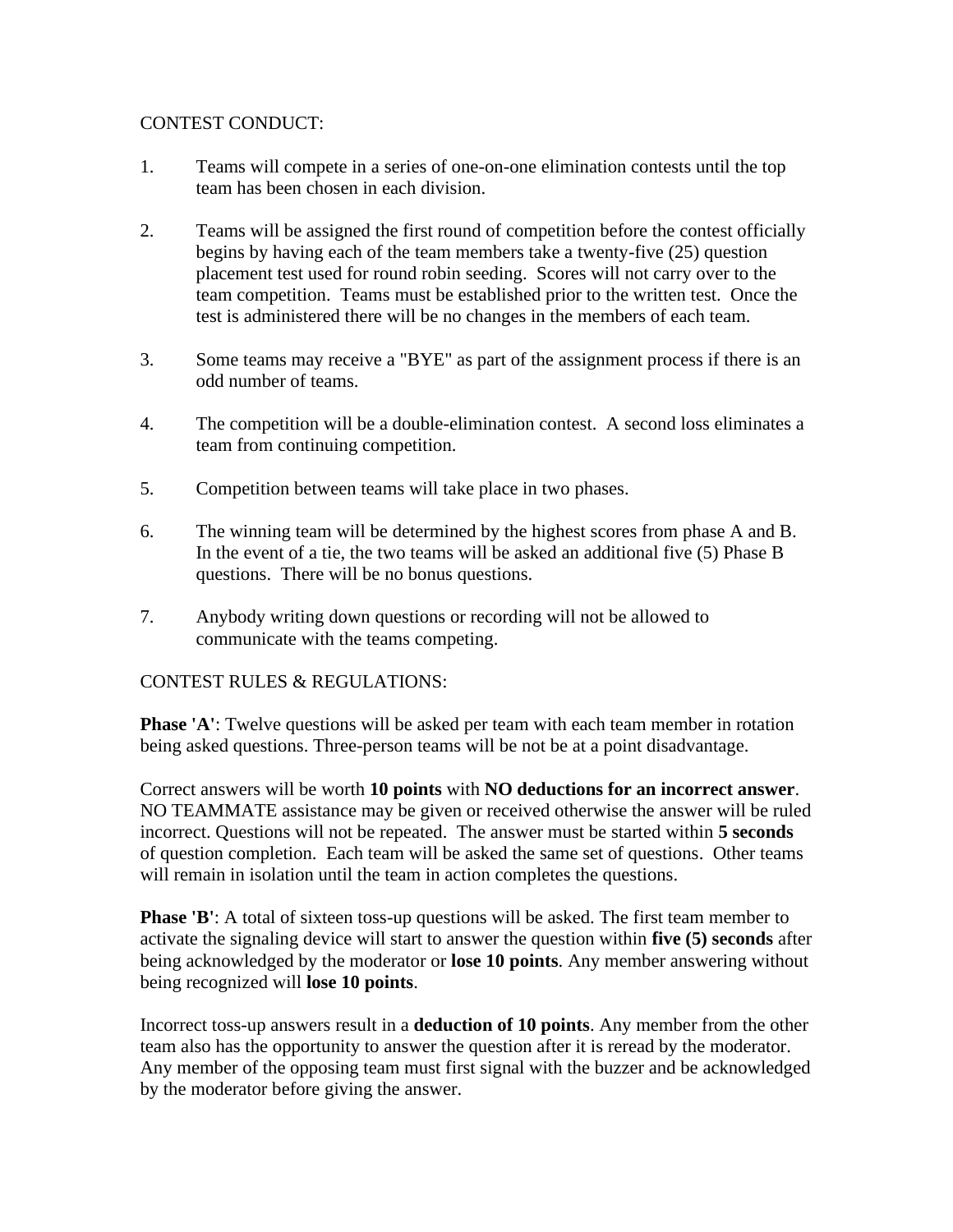If the team answers the question correctly, they will receive **15 points**; however, if the answer is not correct, the team will lose **10 points**. If the opposing team chooses not to answer, no points are added or lost.

If neither team can offer an answer to a question within **10 seconds**, the moderator will read the answer.

When a signal is pushed before a question is completely read, the moderator shall immediately stop reading the question. The person signaling prematurely shall answer the question within five seconds. If the answer is correct the team gets credit; but, if the answer is incorrect or incomplete, the team loses 10 points. The judge may NOT ask the contestant to explain his/her answer. The question shall then be reread, and any member of the other team will have the chance to answer it.

**Bonus Questions**: Bonus questions may be earned in the toss-up round. Bonus questions will be asked whenever three team members have answered toss-up questions correctly with the count kept individually for members of both teams within a match. Answers are to be given by the team captain, but team members may consult before the captain gives the answers. Answers must be started within 15 seconds after completion of the question. Individual counts of correct answers do not start at zero following the awarding of a bonus question. Eligibility for bonus questions does not carry over to another match. Bonus questions will be worth 15 points. Credit will be given to the portion of the bonus question answered correctly.

Team consultation will be allowed on bonus questions. Bonus questions are not passed to the other team if not answered correctly or completely.

#### POINTS FOR BONUS QUESTIONS:

All correct answers will be worth **15 points**. However, partial credit for answers to bonus questions will be assigned as follows.

| 1 correct | 5  | points |
|-----------|----|--------|
| 2 correct | 15 | points |
| 1 correct | 5  | points |
| 2 correct | 10 | points |
| 3 correct | 15 | points |
| 1 correct | 4  | points |
| 2 correct | 8  | points |
| 3 correct | 12 | points |
| 4 correct | 15 | points |
|           |    |        |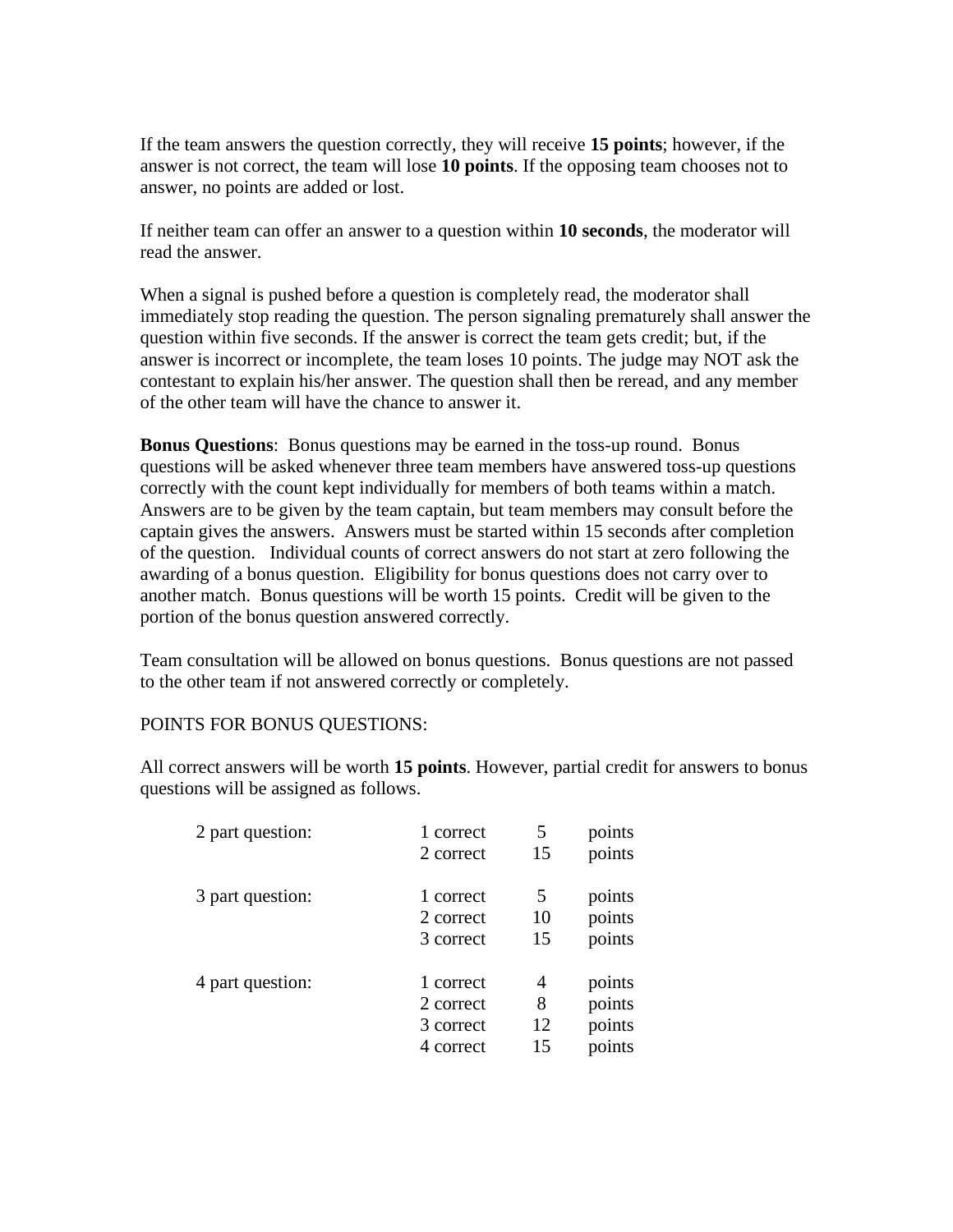| 5 part question: | 1 correct |          | points |
|------------------|-----------|----------|--------|
|                  |           | $\Delta$ |        |
|                  | 2 correct |          | points |
|                  | 3 correct |          | points |
|                  | 4 correct | 12       | points |
|                  | 5 correct |          | points |

## RESOURCES FOR CONTEST QUESTIONS:

Although questions will come from a variety of sources most will be selected from:

- 1. Hoard's Dairyman June 2020 to present
- 2. Dairy Herd Management June 2020 to present
- 3. Progressive Dairy June 2020 to present
- 4. Holstein Foundation Workbooks Series of publications
- 5. The Angle June 2020 to present
- 6. Ayrshire Blue Book Sire Summary 2022 edition
- 7. A History of Ayrshire Cattle in the United States
- 8. www.usayrhires.com
- 9. Holstein Foundation practice questions at <http://www.holsteinfoundation.org/youthprograms>
- 10. Virginia 4-H study materials at [https://www.youth.dasc.vt.edu/content/dam/youth\\_dasc\\_vt\\_edu/quiz](https://www.youth.dasc.vt.edu/content/dam/youth_dasc_vt_edu/quiz-bowl/2021VADQBmaterials.pdf)[bowl/2021VADQBmaterials.pdf](https://www.youth.dasc.vt.edu/content/dam/youth_dasc_vt_edu/quiz-bowl/2021VADQBmaterials.pdf)

Questions will involve all phases of the dairy industry including ag economics; feeds and feeding; milk quality and marketing; herd health; mammary, anatomy, physiology, and health; cattle marketing; advertising; etc.

## CLARIFICATION OF ACCEPTABLE ANSWERS:

1. Full names of animals - a contestant must use full registration name of an animal with the exclusion of suffix. If the suffix is used, it must be correct, i.e., ET versus ETS or \*TD versus \*TM.

| Examples: | Des Chamois Poker      | Correct   |
|-----------|------------------------|-----------|
|           | Des Chamois Poker--ET  | Correct   |
|           | Poker                  | Incorrect |
|           | Des Chamois Poker-Twin | Incorrect |

2. Names of people - when giving a specific person's name, last name only will be acceptable. First name is not necessary, but if given, it must be correct.

| Incorrect |
|-----------|
| Correct   |
| Incorrect |
|           |